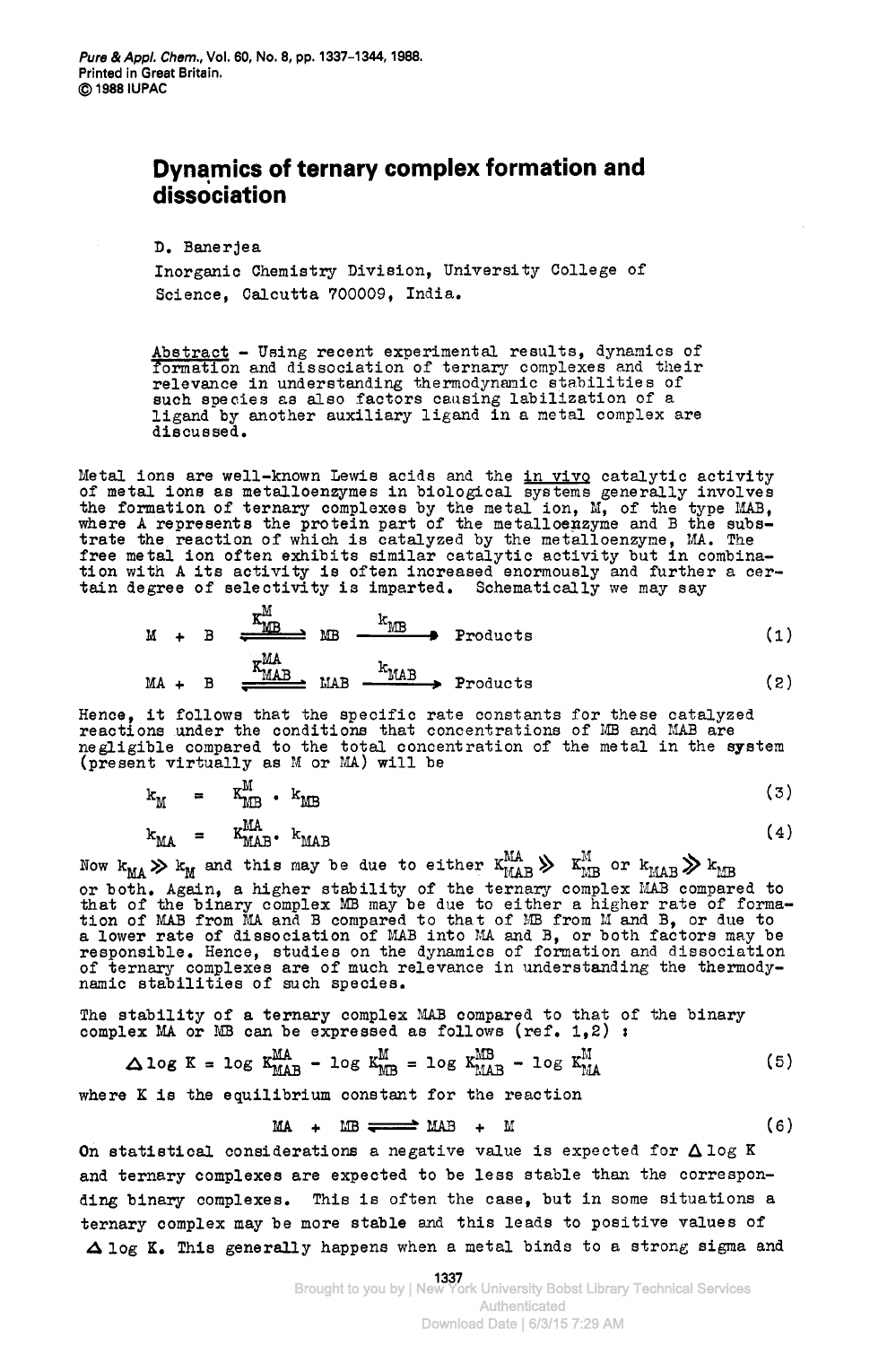pi donor ligand (such as having oxygen donors) and another pi acceptor ligand such as pyridine, imidazole, 2,2'-bipyridyl, 1,10-phenanthroline, etc. and many examples are well-known (ref. 3,4). Intramolecular stacking interaction also enhances stability in suitable cases (ref. 5) such as Cu(amp)(bipy) (amp<sup>2-</sup> = adenosine-monophosphate) for which  $\triangle$ log K value (ref. 4) is +0.5 at 25°. It is remarkable that while  $HPO_{\textbf{A}}^{\textbf{2}-}$  forms much more stable complexes with  $M^{2+}$  ions (M = Co, Ni, Cu, Zn) than pyridine, the reverse is more significantly true for complexation of M(nta)" with these ligands (ref. 6). Examples are numerous that an aqua ligand bound to a metal ion is significantly labilized by a strong sigma donor ligand (see Table 1).

B. Anation by oxalate (ref. 8,9) A. Water exchange (ref. 7)  $10^{5}$  $k_{ex}$ ,  $s^{-1}$  $10^{5}$  $k_{0x}$ ,  $M^{-1}s^{-1}$ Complex Complex  $\frac{1}{\text{Cr}(H_2^0)^{3+1}}$  $Cr(H_2O)_6^{3+}$  $0.25$  $\text{Cr}(\tilde{\text{NH}}_3)_{5}^{\check{}}(\text{H}_2 0)^{3+}$  $Cr(\alpha x)(H_00)^+$ 53  $5.8$  $\frac{\text{cis}-\text{Cr}(\text{ox})}{\text{cis}-\text{Cr}(\text{big})_2(\text{H}_2\text{O})_2^3}$  $\frac{c1}{2} - Cr(\overline{M}H_3)_{4} (H_2 0)^{3+}_{2}$ 14  $5.9$  $\frac{\text{trang-cr(MH}_3)}{4}$  (H<sub>2</sub>0)<sup>3+</sup>  $1.2$ 660  $(bigH = biguandde)$  (ref.9)  $\frac{\text{fac--Cr(MH}_3)}{\text{trans--Cr(MH}_3)}$ <sub>2</sub>(H<sub>2</sub>O)<sup>3+</sup><br>trans-Cr(NH<sub>3</sub>)<sub>2</sub>(H<sub>2</sub>O)<sup>3+</sup> 5.8  $1.0$ 

Rate constants for some ligand replacement processes in chromium(III) complexes (25°, I = 1 M). Table 1.

The data in Table 1(A) indicate that the strong sigma donor  $\text{NH}_3$  causes significant labilization of  $H_0$ 0 in trans position to NH<sub>z</sub>; while data in Table 1(B) indicate that the strong ligand bigH causes considerable labilization of aqua ligands essentially by bond weakening and as such the  $\Delta H^{\ddagger}$ value for the oxalate anation of the bis-biguanide complex is 84.5  $kJM^{-1}$  as against a value of 111.3 kJM<sup>-1</sup> for the corresponding reaction of  $\text{Cr}(H_2O)_6^{3+}$ . In fact, the former reacts by an  $I_A$  process (ref. 9) in contrast to  $I_A^{\sigma}$ process in the latter. Also of significance to note in this connection the rate of acid catalyzed dissociation of a bigH ligand from the complexes  $\underbrace{\text{cis}}$ -Cr(bigH)<sub>2</sub>(H<sub>2</sub>O)<sup>3+</sup> (I) (ref. 10), Cr(bigH)<sub>2</sub>(ox)<sup>+</sup> (II) (ref. 9) and<br>Cr(bigH)(H<sub>2</sub>O)<sub>2</sub>(ox)<sup>+</sup> (III) (ref. 9). At 25° under comparable conditions the  $10^5$ <sup>k</sup><sub>H</sub>, M<sup>-1</sup>s<sup>-1</sup>, values are 3.53, 296 and 1.01 respectively for the three species, i.e. in the ratio of 1: 84: 0.29; most significant being almost 300 fold decrease in rate for the species III compared to that of species II having identical charge.

Labilization of an aqua ligand due to a ligand L in  $ML(H_{0}O)_{5}$  is reported (ref. 11) to be related to the electron donating ability of L as measured by the  $E_n$  value in the Edwards' nucleophilicity scale :

$$
\log(\mathbf{k}_{\text{ex}}^{\text{ML}-\text{OR}} \ / \ \mathbf{k}_{\text{ex}}^{\text{M}-\text{OR}}) = \gamma \mathbb{E}_{n} \tag{7}
$$

where the k-s are the specific rate constants for the exchange of the bound aqua ligand in  $ML(H_2O)_5^{n+}$  and  $M(H_2O)_6^{m+}$  complexes with solvent water, and  $\gamma$  is a constant which has been evaluated using eq. (7) for Fe(III), Cr(III),  $Co(III)$ , N1(II) and  $O=V(IV)$  and shown to be related to the "softness parameter" $\sigma$  (ref.12):

$$
\gamma = -5.50' + 5.5 \tag{8}
$$

 $\sigma$  values for twenty-six metal ions have been evaluated and hence corresponding  $\gamma$  values can be calculated using eq. (8). Hence, it is possible to Brought to you by | New York University Bobst Library Technical I

> Authenticated Download Date | 6/3/15 7:29 AM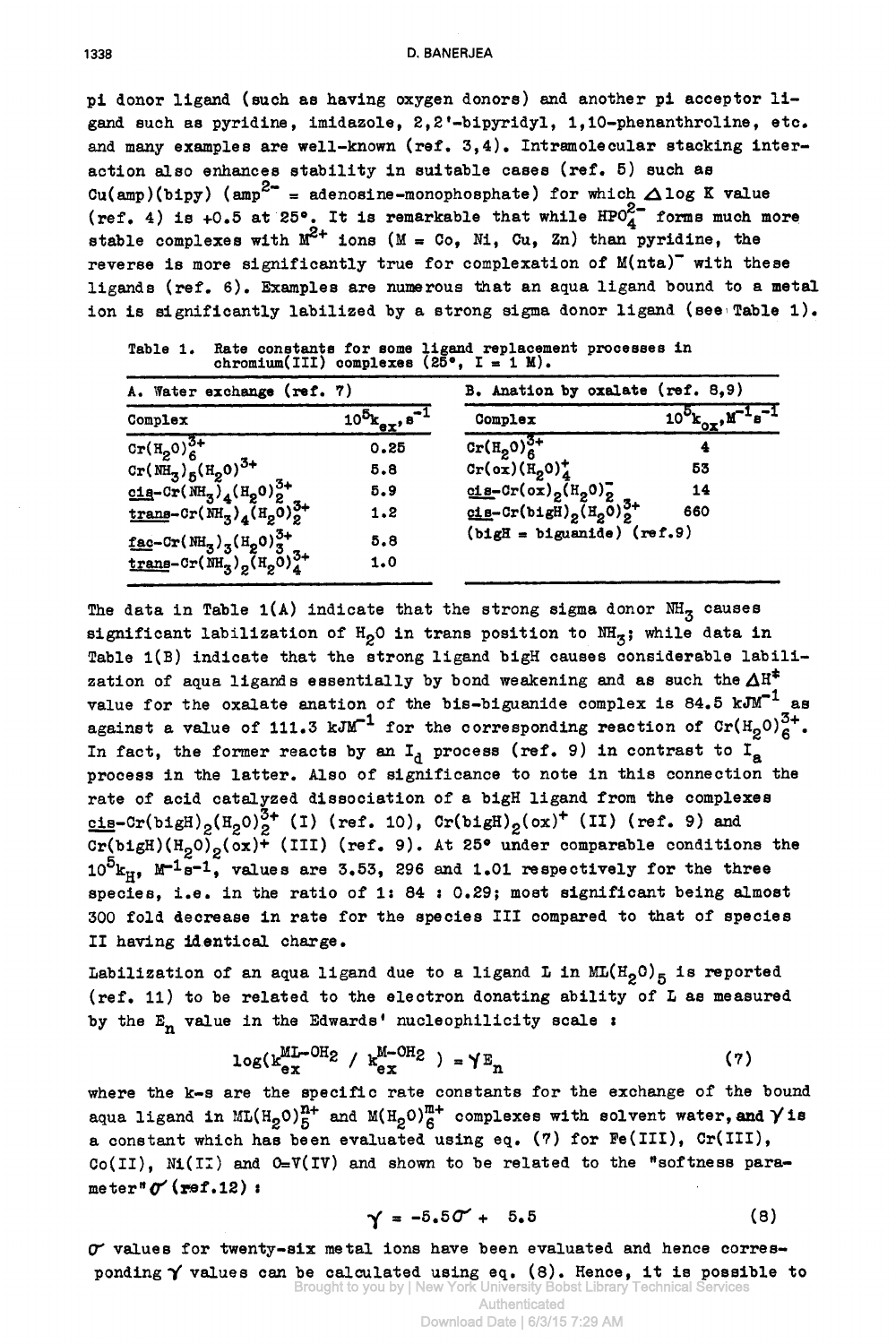predict the value of  $k_{ex}^{ML-OH_2}$  for these metal ions once  $k_{ex}^{M-OH_2}$  is determined<br>experimentally. experimentally.

Ternary complex formation and dissociation 1339<br> **ordict** the value of  $k_{ex}^{ML-OH2}$  for these metal ions once  $k_{ex}^{M-OH2}$  is determined<br>
Coetzee and coworkers have determined the ratio N of the rate constants of<br>
the rea predict the value of  $k_{ex}^{ML-OH}$  for these metal ions once  $k_{ex}^{M-OH}$  is determined<br>sperimentally.<br>Coetzee and coworkers have determined the ratio N of the rate constants of<br>the reactions of NiXS<sub>I</sub> and NiS<sub>6</sub><sup>2</sup> with a vent and  $Y = a$  neutral heteroaromatic ligand) in the cases of  $S = CH<sub>2</sub>OH$  $(ref. 13)$  and  $S = CH_2CN (ref. 14)$ . The data shown in Table 2 indicate that the labilization varies not only with **X,** but for the same **X** depends considerably on the nature of the solvent **S.** 

Pasternack and coworkers (ref. 15) have determined by temperature- jump method the rates of formation and dissociation of ternary complexes in the reaction of Cu(bipy)<sup>2+</sup> with L (L = ethylenediamine,<br> $\beta$ -alaninate) ;  $\beta$  -alaninate) ' Cu(bipy)L **zyxwvutsrqponmlkjihgfedcbaZYXWVUTSRQPONMLKJIHGFEDCBA** glycinate, 4-alaninate,

$$
\text{Cu(bipy)}^{2+} + \text{L} \quad \frac{k_{12}}{k_{21}} \quad \text{Cu(bipy)} \text{L} \tag{9}
$$

and compared the results for the binary system :  
\n
$$
Cu^{2+} + L \xrightarrow[k_2]{k_1} CuL
$$
\n(10)

Similar results have been reported (ref. 16) for the Cu(bipy)(acac)+ system. The results summarized in Table 3 are significant and indicate that

|                       |                                             |                                                                                                                                     |                              |                                  | The results summarized in table 5 are significant and indicate that |
|-----------------------|---------------------------------------------|-------------------------------------------------------------------------------------------------------------------------------------|------------------------------|----------------------------------|---------------------------------------------------------------------|
| Table 2.              | trile, at $25^\circ$ .                      | Accelerating effect of anionic inner-sphere substituents $(X)$ on<br>rate of reaction of nickel(II) with Y in methanol and acetoni- |                              |                                  |                                                                     |
| Y                     | x                                           |                                                                                                                                     | <u>In methanol (ref. 13)</u> |                                  | In acetonitrile (ref.14)                                            |
|                       |                                             | log k <sub>NiX</sub>                                                                                                                | $log N$ (a)                  | $\log k_{N1X}$                   | log N <sup>(a)</sup>                                                |
| 4-Phenyl-<br>pyridine | <b>C1</b><br>Br<br>I.<br>scn                | 3.9<br>3.3<br>2.8<br>2.9                                                                                                            | 1.8<br>1, 2<br>0.7<br>0.8    |                                  |                                                                     |
| bipy                  | 01<br>Br<br>Ĩ.<br>SCN                       | 3.1<br>2.5<br>2.3<br>3.0                                                                                                            | 1.1<br>0.5<br>0.3<br>1.0     | 6.3                              | 2, 7                                                                |
| phen                  | <b>C1</b>                                   | 3.1                                                                                                                                 | 0.3                          | 6.6                              | 1.9                                                                 |
| terpy                 | 01<br>Br<br>I.<br>SCN<br>$NO_{\mathcal{B}}$ | 2.8<br>2.2<br>1.8<br>2.8                                                                                                            | 1.2<br>0.6<br>0.8<br>1.2     | 6.3<br>5, 7<br>4.8<br>5.5<br>4.4 | 2.9<br>2.3<br>1.4<br>2.1<br>1.0                                     |

**Table** 2. **Accelerating effect of anionic inner-sphere eubstituents (X) on rate of reaction of nickel(I1) with Y in methanol and acetoni**trile, at 25°.

**fable** 3. **Ratee** of **fcnaation and dissociation of some binary CuL and ternary Cu(bipy)L complexes of copper(II) and their relative stabilities, at 25<sup>o</sup> and I = 0.1 <b>M** (ref. 15,16)

|                                        | (a) $N = k_{N1X} / k_{N1}$                                                                                                                                                     |                                                  |                                  |                                         |                                               |              |                |
|----------------------------------------|--------------------------------------------------------------------------------------------------------------------------------------------------------------------------------|--------------------------------------------------|----------------------------------|-----------------------------------------|-----------------------------------------------|--------------|----------------|
| Table 3.                               | Rates of formation and dissociation of some binary CuL and<br>ternary $Cu(bipy)L$ complexes of copper(II) and their relative<br>stabilities, at 25° and I = 0.1 M (ref. 15,16) |                                                  |                                  |                                         |                                               |              |                |
| L                                      | $\Delta$ log K (a)                                                                                                                                                             | <u>(p)</u><br>$\mathbf{k}_{1}$<br>$M^{-1}s^{-1}$ | $k_2$ <sup>(b)</sup><br>$e^{-1}$ | $k_{12}$ <sup>(a)</sup><br>$M - 1e - 1$ | $\overline{\text{c}}$<br>$\frac{k_{21}}{s-1}$ | $k_{12}/k_1$ | $k_{21}/k_{2}$ |
| en                                     | $-1.29$                                                                                                                                                                        | 3.8x10 <sup>9</sup>                              | 0.1                              | 2.0x10 <sup>9</sup>                     | 1.4                                           | 0.5          | 14             |
| $g1y$ <sup>-</sup>                     | $-0.35$                                                                                                                                                                        | $4.0x10^9$                                       | 22                               | $1.6x10^9$                              | 19                                            | 0.4          | 0.9            |
| $\alpha$ -ala $\overline{\phantom{a}}$ | $-0.26$                                                                                                                                                                        | $1.3x10^9$                                       | 12                               | 1.0x10 <sup>9</sup>                     | 10                                            | 0.8          | 0.8            |
| $\beta$ -ala <sup>-</sup>              | $-0.59$                                                                                                                                                                        | $2.0x10^8$                                       | 11                               | $3.4x10^8$                              | 110                                           | 1.7          | 10             |
| $\texttt{acc}$                         | $+0.32$                                                                                                                                                                        | $9.0x10^8$                                       | 3.2                              | $1.1x10^9$                              | 1.9                                           | 1.2          | 0.6            |

**(a) Ref.** 17 **(b) See eq.** (10) **(c) See eq.** (9)

Brought to you by | New York University Bobst Library Technical Services Authenticated

Download Date | 6/3/15 7:29 AM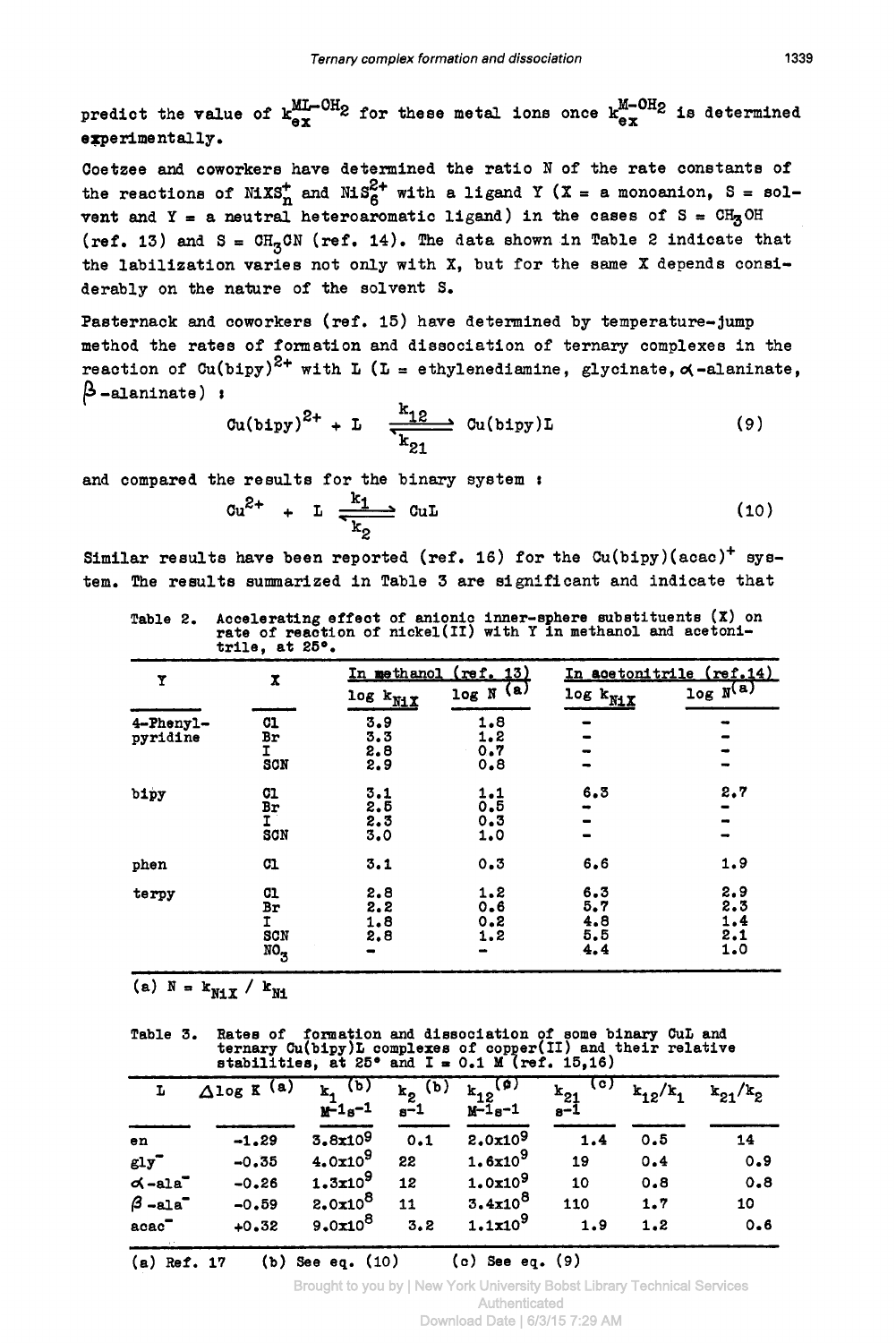mostly the dissociation rates are primarily responsible for the relative stabilities of the different systems. For Co(bipy) **(gly)'** also the comparatively high stability compared to that of  $Co(gly)_{\rho}$  can be attributed to a D. BANERJEA<br>mostly the dissociation rates are primarily responsible for the relative<br>stabilities of the different systems. For  $Co(bipy)(gly)^+$  also the compara-<br>tively high stability compared to that of  $Co(gly)_2$  can be attribut the latter (330 **s-'),** the formation rate constants being rather eimilar  $(1.6x10^6$  and  $2.0x10^6$   $M^{-1}s^{-1}$  respectively) (ref.18). In contrast, however, the higher stability (ref.6) of  $N_1(inta)(im)^-$  compared to that of  $N_1(inta)$ - $(MH<sub>z</sub>)$ <sup>-</sup> is primarily due to a much higher formation rate for the imidazole (im) complex as the data (ref. 19) in Table 4 indicate. This higher formathe latter (330 s<sup>-1</sup>), the formation rate constants being rather similar (1.6x10<sup>6</sup> and 2.0x10<sup>6</sup>  $M^{-1}s^{-1}$  respectively) (ref.18). In contrast, however, the higher stability (ref.6) of Ni(nta)(im)<sup>-</sup> compared to that of tion of the outer-sphere precursor complex due to hydrogen bonding and pibonding interactions of  $\text{Mi}(\text{nta})(\text{H}_{2}0)$  with imidazole (ref. 3).

**Table 4. Rate constants for formation and diesociation of nickel(I1) complexes with ammonia and alssociation of nickel(II)**<br>**complexes with ammonia and imidazole, at**  $25^{\circ}$  **and**  $1 = 0.1$  **M**<br>**(ref. 19). (ref. 19).** 

| Entering<br>ligand                  | <b>Substrate</b>            |                      |                                               |                    |                        |  |  |
|-------------------------------------|-----------------------------|----------------------|-----------------------------------------------|--------------------|------------------------|--|--|
|                                     | $ML(H_2O)_6^{2+}$           |                      | M(tata)(H <sub>2</sub> 0) <sub>2</sub>        |                    |                        |  |  |
|                                     | $k_f$ , $M^{-1}s^{-1}$      | $k_d$ , $s^{-1}$     | $k_f$ , $M^{-1} s^{-1}$                       |                    | $k_d$ , s <sup>-</sup> |  |  |
| $NH_{3}$                            | $3.9x10^3$                  | 7.1                  | $4.6x10^3$                                    |                    | 13.3                   |  |  |
| 1m                                  | $4.9x10^3$                  | 4.9                  | 5.7x10 <sup>4</sup>                           |                    | 54.4                   |  |  |
| Rate ratio                          | <b>Substrate</b>            |                      | Rate ratio                                    | Ligand             |                        |  |  |
|                                     | $M_{1}(H_{2}^{0})_{6}^{2+}$ | $M_1(nta)(H_20)_2^-$ |                                               | $M_{\overline{3}}$ | im                     |  |  |
| $k_f^{\text{1m}}/k_f^{\text{NH}}$ 3 | 1,3                         | 12.4                 | $k_{\rm P}^{\rm Ni(nta)}/k_{\rm P}^{\rm Ni}$  | 1,2                | 11.6                   |  |  |
| $k_d^{1m}/k_d^{NH}$ 3               | 0.7                         | 4.1                  | $k_d^{\text{N1}(\text{nta})}/k_d^{\text{N1}}$ | 1.9                | 11.1                   |  |  |

The data **in** Table **4** also indicate that nta3- bound to nickel(I1) causes labilization of the other ligands bound to the metal and this is in keeping with the fact that at 25° the rate constants for the water exchange reac $s^{-1}$  (ref. 21) respectively. tions of  $M(H_0)^{2+}$  and  $N(nta)(H_0)^{2}$  are  $2.7x10^{4}$  s<sup>-1</sup> (ref. 20) and 1.4x10<sup>5</sup>

Results of investigations on the kinetics of formation of ternary complexes Ni(A)L in the reactions of Ni(nta)(H<sub>2</sub>O)<sub>2</sub> (ref. 22) and Ni(ada)(H<sub>2</sub>O)<sub>2</sub> (ref. 23), where nta = nitrilotriacetate and ada = anthranilatodiacetate, with amino acids, LH, presented in Table **5** are interesting. The observed values of  $k_f$  are in the following sequence of the amino acids : glycine)  $\alpha$ -alanine > L-phenylalanine > L-valine > L-methionine >  $\beta$ -alanine > sarcosine, which is not quite the sequence of the  $pK_a$  values of these amino acids. It is significant that ring size and bulky substituent on the reacting NH<sub>2</sub> group have a pronounced effect on the  $k_f$  value.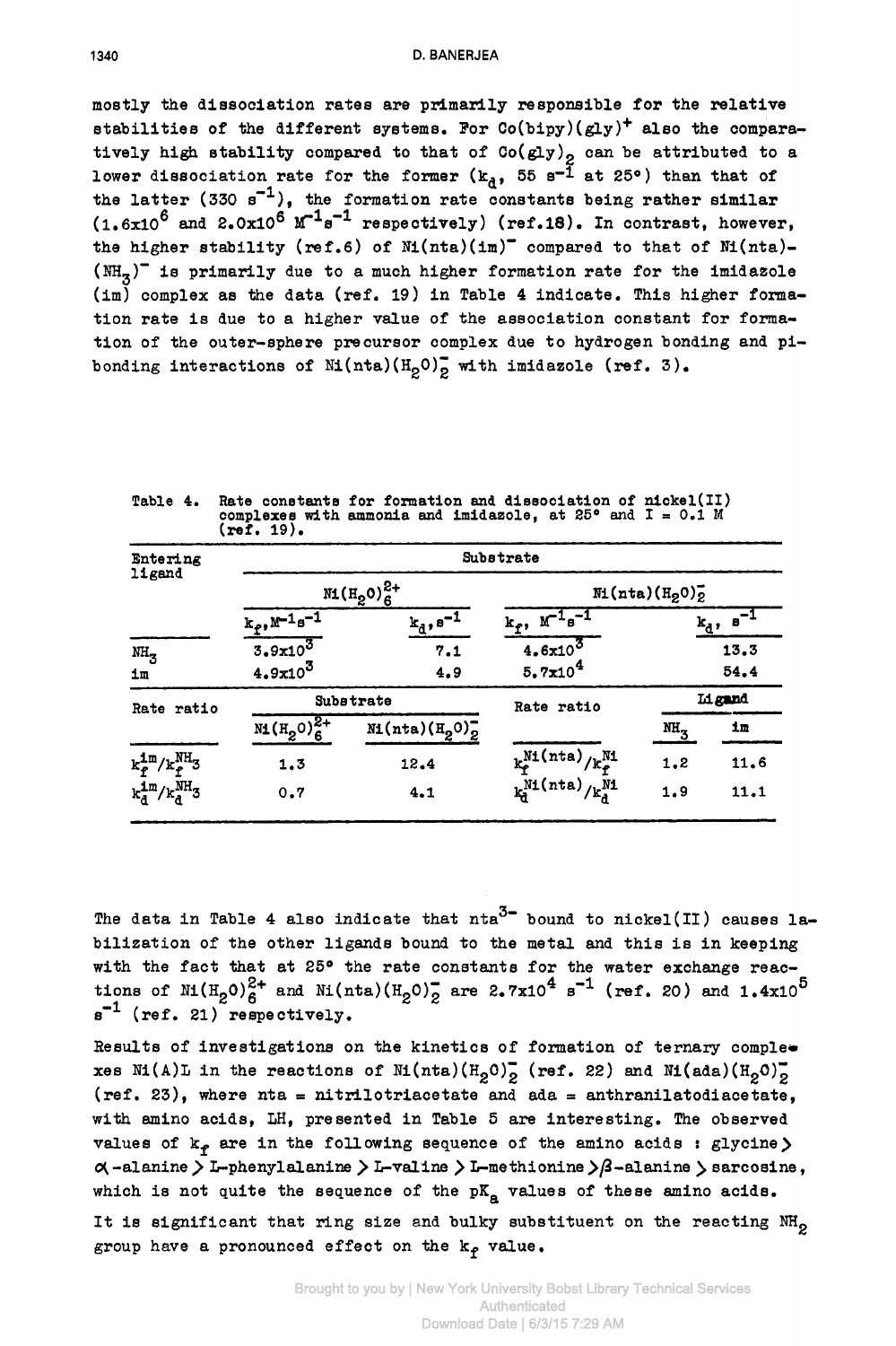Table 5. Kinetics of formation of some ternary complexes of nickel(II)  $N1(A)L^{2-}$  in the reaction of  $N1(A)(H_2O)_2$  with amino acids, LH  $(35\degree 0, 1 = 0.1 M, pH = 6.0)$ 

|                                                               | $k_f$ , $\mathbf{r}^{-1}$ $s^{-1}$ |                         |  |  |  |
|---------------------------------------------------------------|------------------------------------|-------------------------|--|--|--|
| LH                                                            | $A = nta^{3}$ (ref.22)             | $A = ada^{3-} (ref.23)$ |  |  |  |
| $\overline{\text{MH}}_{\overline{3}}$<br>R,                   |                                    |                         |  |  |  |
| c.                                                            |                                    |                         |  |  |  |
| $\circ$<br>$R_{2}$<br>$R_1 = R_2 = H$                         | 3,86                               | 2.3                     |  |  |  |
| $R_1 = H_1 R_2 = Me$                                          | 3.4                                | 1.96                    |  |  |  |
| $R_1 = H_1 R_2 = Ph-CH_2$                                     | 3.3                                | 1,84                    |  |  |  |
| $R_1 = H$ , $R_2 = Me_2CH$                                    | 3.15                               | 1.72                    |  |  |  |
| $R_1 = H$ , $R_2 = Me-S-CH_2-CH_2$                            | $3.04^{(a)}$                       | 1.68                    |  |  |  |
| $H_2C-NH_3^+$<br>$H_{2}$ 0-000 <sup>-</sup>                   | 2.43                               | 1.34                    |  |  |  |
| $\mathcal{N}\text{H}_{2}\text{Me}^+$<br>$H_2C$<br><b>COOT</b> | $1.27^{(a)}$                       | 0.97                    |  |  |  |
| $(a)$ Ref. 23.                                                |                                    |                         |  |  |  |

The exceedingly slow rates of reactions of amino acids with these nickel(II) complexes is intriguing, but the results can be explained by the following mechanism of reaction (Scheme I) :



The hydrogen bonded species (IV) in the above scheme is essentially an internal conjugate base and is unreactive; ring closure step involving the species (III) is rate determining. Similar rate determining ring closure has been proposed for the reactions of  $\text{M}(t$ rien)<sup>2+</sup> with glycine (ref. 24), sarcosine (ref. 25) and ethylenediamine (ref. 25). The above scheme leads to (when  $T_L \gg T_{N1}$ )

$$
1/k_{\text{obs}} = \left[\text{H}^+\right] / \text{T}_\text{L} \text{kK} \text{K}_\text{R}^+ + (1 + \text{K}^+)/\text{k} \tag{11}
$$

Brought to you by | New York University Bobst Library Technical Services Authenticated Download Date | 6/3/15 7:29 AM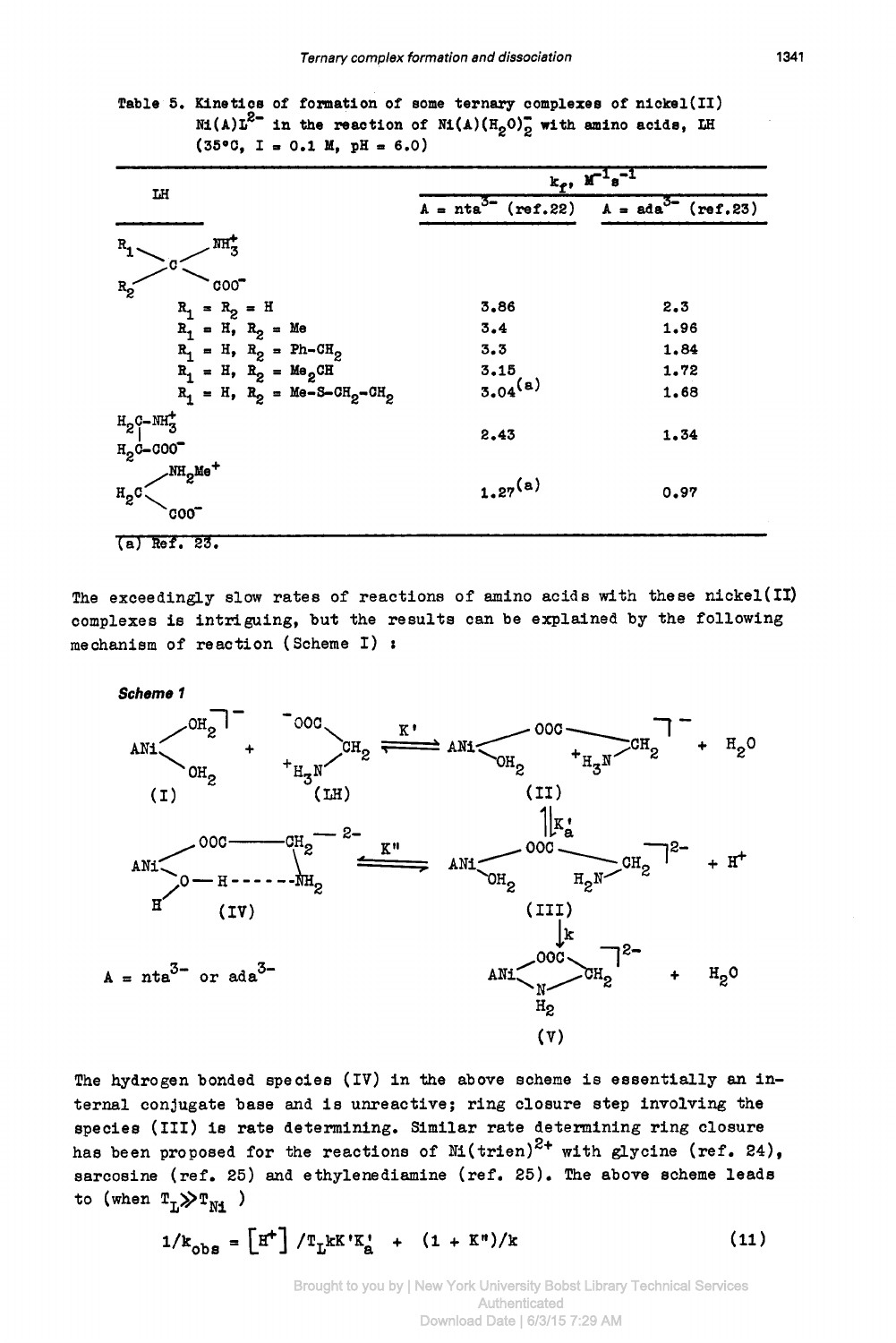For the Ni(nta)(gly)<sup>2-</sup> the following values were obtained (25°, I = 0.1 M)<br>graphically from eq. (11):<br>kK'K' = 3.41x10<sup>-5</sup> and k/(1 + K<sup>#</sup>) = 2.07 (12) graphically from eq. **(11)** *I*  $\frac{1}{25}$  *I ii* $\frac{1}{25}$  **<b>and k/(1 + K") = 2.07 (12) 2.07 (12) 2.07 2.07 2.07 2.07 2.07 2.07 2.07 2.07 2.07 2.07 2.07 2.07 2.07 2.07 2.07 2.07 2.07 2.07 2.07**

$$
kK'K'_a = 3.41x10^{-0} \text{ and } k/(1 + K'') = 2.07
$$
 (12)

For the  $Ni(nta)^-$  - glycine system the value of  $K'$  may reasonably be expected to be nearly the same as the equilibrium constant for the following reaction **<sup>t</sup>**

$$
\texttt{M}(\texttt{nta})(\texttt{H}_{2}0)_{2}^{-} + \texttt{OH}_{3} \texttt{COO}^{-} \xleftarrow{\texttt{K}} \texttt{M}(\texttt{nta})(\texttt{OOCCH}_{3})^{2}
$$

Mi(nta)(H<sub>2</sub>O)<sub>2</sub> + CH<sub>3</sub>COO<sup>-</sup>  $\frac{K}{2}$  Ni(nta)(OCCCH<sub>3</sub>)<sup>2-</sup><br>At 25°, I = 0.1 M, K = 2.34 (ref. 6). We may also reasonably assume  $K_a^* \approx$ <br> $K_a$  for glycine (K<sub>2</sub> = 2.45x10<sup>-10</sup> at 25°, I = 0.1 M). With these values we At 25°, I = 0.1 M, K = 2.34 (ref. 6). We may also reasonably assume  $K_{\underline{a}} \approx K_{\underline{a}}$  for glycine  $(K_{\underline{a}} = 2.45x10^{-10}$  at 25°, I = 0.1 M). With these values we get using the relations given in the set of eq. (12) the following appro-<br>ximate values of **k** and  $K^*$  **:**  $k = 5.95x10^4$  s<sup>-1</sup>,  $K^* = 2.87x10^4$ . This k value compares well with the reported  $k_f$  value  $(4.1x10^4 \text{ M}^{-1} \text{s}^{-1})$  for the reaction of  $\text{M}(H_2O)_6^{2+}$  with glycinate ion (ref. 26) and also agrees with the fact that both  $\text{M}(H_2O)_6^{2+}$  and  $\text{M}(nta)(H_2O)_2$  react with  $\text{NH}_3$  at comparable rates (see Table **4).**  compares well with the reported  $k_f$  value  $(4.1x10^{-3}M^{-5})$  for the reaction<br>of  $\text{NI}(H_2O)_6^{2+}$  with glycinate ion (ref. 26) and also agrees with the fact<br>that both  $\text{NI}(H_2O)_6^{2+}$  and  $\text{NI}(nta)(H_2O)_2$  react with  $\text{$  $4e^{-1}$   $\tau_{\text{H}} = 2.87 \times 10^{4}$ 

The kinetics of reactions of  $Fe(H_2O)_6^{3+}$  and  $Fe(nta)(H_2O)_2$  with benzohydro-<br>xamic acid, LH, has recently been investigated (ref. 27). The observed reactions are

| reachtome ate                                                                                                                                                                           |  |  |  |
|-----------------------------------------------------------------------------------------------------------------------------------------------------------------------------------------|--|--|--|
| LH $\stackrel{\kappa_1}{\longrightarrow}$ $\text{FeL}^{2+}$ + H <sup>+</sup> and Fe(nta) + LH<br>$\text{Fe(OH)}^{2+}$ + LH $\frac{2}{\sqrt{2}}$ $\text{FeL}^{2+}$<br>$Fe(nta)L^- + H^+$ |  |  |  |
| ${\tt k_o}$ is a path independent of LH concentration. The results are summarized<br>in Table 6.                                                                                        |  |  |  |

Table **6.** Rate constante **for** reactions **of Fe3+** and Fe(nta) with benzohydro $x$ amic acid. LH, at  $25^{\circ}$ . I =  $0.1$  M

| Values of the<br>constants                                                              | $Fe(H_2O)_6^{3+}$             | Fe(nta)(H <sub>2</sub> 0) <sub>2</sub> |
|-----------------------------------------------------------------------------------------|-------------------------------|----------------------------------------|
|                                                                                         |                               | 0.18                                   |
|                                                                                         |                               | 18.3                                   |
|                                                                                         | 4.43<br>3.33x10 <sup>-2</sup> | $1.74x10^2$                            |
| $k_0$ , $s^{-1}$<br>$k_1$ , $m^{-1}s^{-1}$<br>$k_{-1}$ , $m^{-1}s^{-1}$<br>$k_1/k_{-1}$ | 133                           | 0.11                                   |

The results indicate that  $nta^{3-}$  bound to Fe(III) causes labilization of the other ligand bound to the metal. But the much lower stability of the  $F$ e(nta)(L)<sup>-</sup> compared to that of  $F$ eL<sup>2+</sup> is due to a significant increase in the dissociation rate of the former compared to that of the latter. In keeping with the fact that  $nta^{3-}$  causes labilization of the other bound ligand by bond weakening it has been observed (ref. 27) that  $\Delta H^*$  value for the  $k_1$  path for Fe(nta) is  $42.3 \text{ kJM}^{-1}$  as against a value of 57.8  $\text{kJM}^{-1}$  for that of Fe<sup>2+</sup>. Again, for the  $k_{-1}$  path the  $\Delta H^*$  values are 41.2 and 51.5 kJM<sup>-1</sup> for the reactions of Fe(nta)(L)<sup>-</sup> and FeL<sup>2+</sup> respectively (LH = benzo-<br>hydroxamic acid).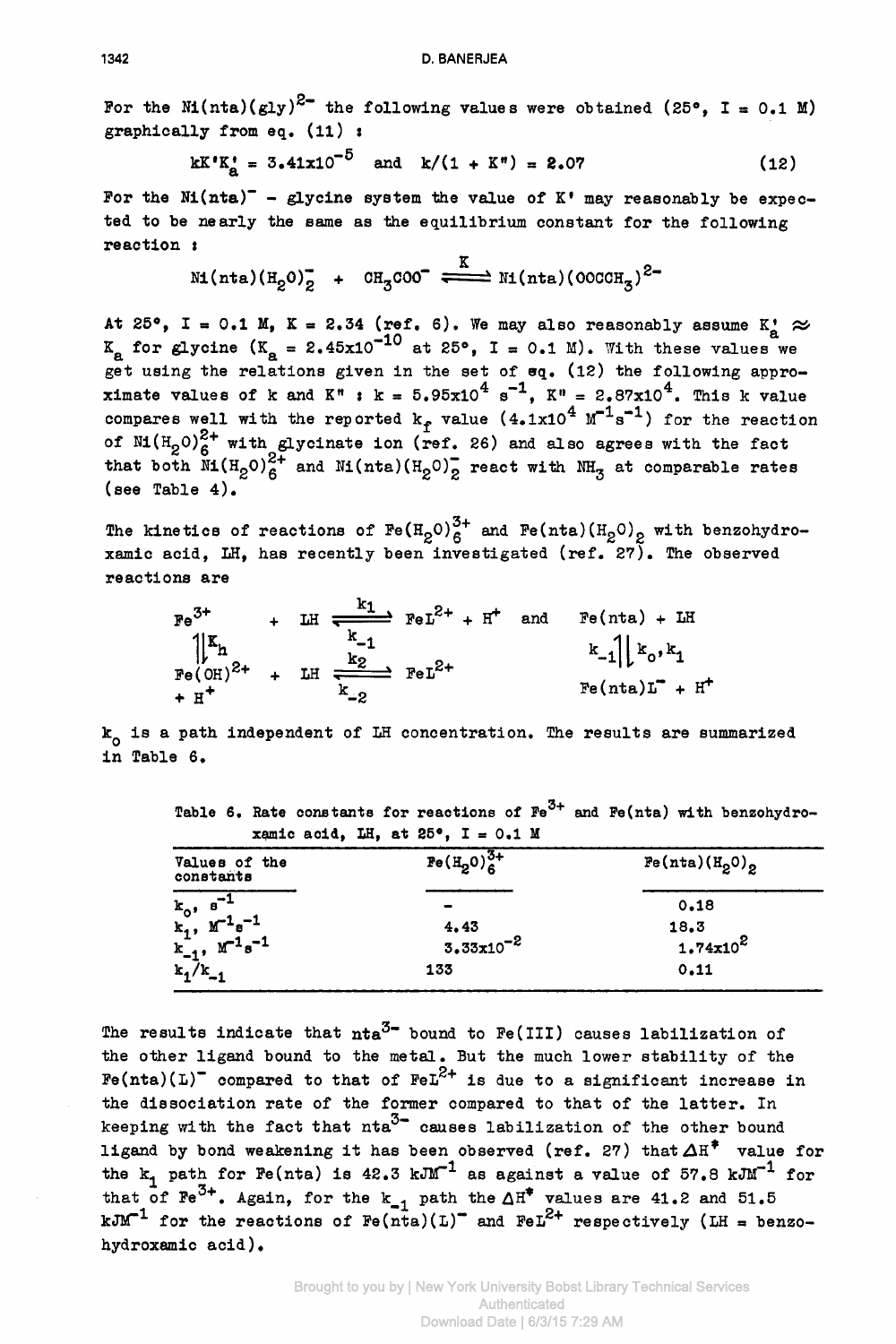Ternary complex formation and dissociation 1343<br>Ternary complex formation in the Cu(bigH) $\frac{2+}{2}$  - bipy/phen systems can be<br>represented as in Scheme II. These are typical square-planar complex sys-Ternary complex formation in the  $Cu(bi gH)_{2}^{2+}$  - bipy/phen systems can be represented as in Scheme II. These are typical square-planar complex systems and very few kinetic studies on such systems have been reported **so Ternary complex formation and dissociation** 1343<br> **Ternary complex formation in the Cu(bigH)** $_2^{2+}$  - bipy/phen systems can be<br>
represented as in Scheme II. These are typical square-planar complex sys-<br>
tems and very f far. For each step the observed pseudo-first order rate constant is  $k_{obs} = k_0 + k_L$  [L] (L = bipy or phen). Values of the rate constants are summarized in Table 7.



**Table 7. Rate constant8 for the different steps in the reaction In Cu(b1gH)** $_{2}^{2+}$  - **blpy/phen systems, at 25<sup>o</sup> and I** = 0.1 **M** (ref. 28)

| Complex                      | L    | Path | $k_0$ , $s^{-3}$ | $\textbf{M}^{-1}$ <sub>8</sub> $-1$<br>$10^{-3}$ $k_L$ , $\gamma$ |
|------------------------------|------|------|------------------|-------------------------------------------------------------------|
| $Cu(b1gH)22+$                | bipy | I    | 6.1              | 1.06                                                              |
|                              | phen | IJ   | 6.15             | 0.74                                                              |
| $\text{Cu(b1gH)(b1py)}^{2+}$ | bipy | III  | 0.29             | 0.32                                                              |
|                              | phen | ΙV   | 0.29             | 1.65                                                              |
| $Cu(b1gH)(phen)^{2+}$        | bipy | v    | 7.0              | 0.75                                                              |
|                              | phen | VI   | 7.1              | 0.95                                                              |

The values of  $\Delta H^*$  and  $\Delta S^*$  for the different reactions and paths have also been evaluated. The results indicate  $k_0^V = k_0^V$   $\rightarrow$   $k_0^{\text{II}} = k_0^{\text{IV}}$ . Hence, compared to bipy, a greater labilization of the bound bigH is caused by phen in Cu(bigH)(phen)<br>
The values of  $\Delta H^*$  and  $\Delta S^*$  for the different reactions and paths have also<br>
been evaluated. The results indicate  $k_0 = k_0^V$   $> k_0^{III} = k_0^V$ . Hence, compa-<br>
red to bipy, a greater labilization of th ter for  $k_{\overline{L}}$  path. However,  $\overline{k}_{\overline{L}}^{\mathbf{I}} > k_{\overline{L}}^{\mathbf{II}}$  presumably due to more favourable stacking interaction of the flexible bipy with  $Cu(bi)gH)_{p}^{c+}$  leading to stronger outer-sphere association in the precursor complex.  $V_{\text{I}}$   $V^{IV}$ 

## **REFERENCES**

- 1. H. Sigel and D. B. McCormlck, Acc. Chem. Res., **3, 201** (1970).
- 2. **3.** Sigel in "Coordination Chemistry-20", p. 27 **(M.)** D. Banerjea, Pergamon Press, Oxford, 1980.
- 3. D. Banerjea, Science Review, 2, 43 (1984), and references therein.